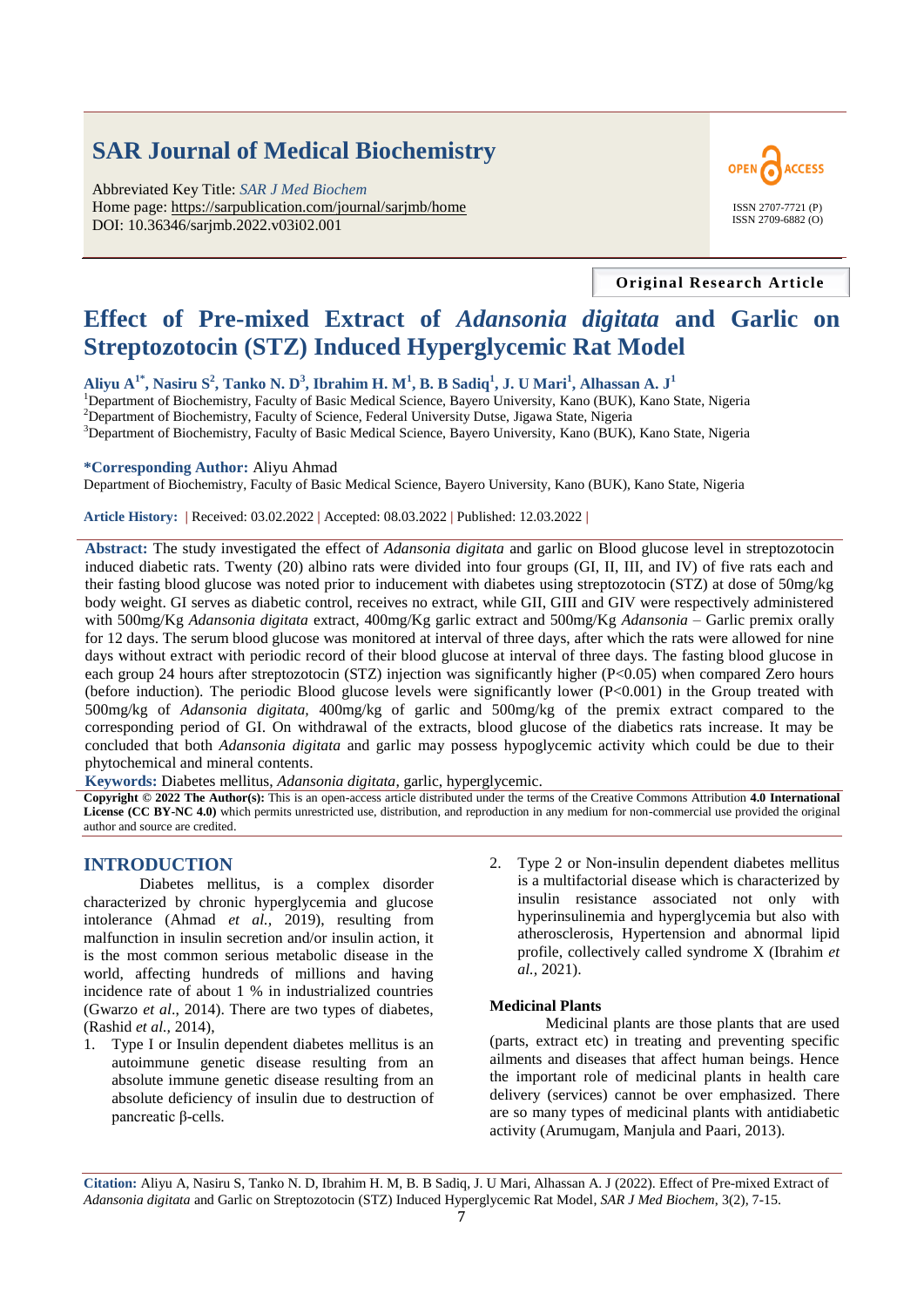| S/n            | <b>Plant name</b>   | Family         | <b>Extract</b>      | <b>Activity</b>   |
|----------------|---------------------|----------------|---------------------|-------------------|
|                | Alangiumlamarckii   | Alangiaceae    | Alcoholic           | Antidiabetic      |
| 2              | Albiziaodoratissima | Mimosaceae     | Methanol            | Antidiabetic      |
| 3              | Cyclocaryapaliurus  | Cyclocaryaceae | chloroform, ethyl   | Hypoglycemic      |
|                |                     |                | acetate & n-butanol |                   |
| $\overline{4}$ | <b>Embeliaribes</b> | Myrsinaceae    | Hexane              | Antidiabetic      |
| -5             | Marrubium vulgare   | Lamiaceae      | Methanol            | Hyperglycemia     |
| 6              | Psidiumguajava      | Myrtaceae      | Ethanol             | Antihyperglycemic |
| $\mathcal{I}$  | Cassia auriculata   | Caesalpiniacae | Aqueous             | Antihyperglycemic |

**Some Medicinal plants having anti-diabetic activity**

### **Garlic (***Allium sativum***)**

Garlic (*Allium sativum L., Liliaceous, Tafarnuwa*) is a common spicy flavouring agent used since ancient times (Ahmad *et al.,* 2019). It has been grown around the world, from Mediterranean climates to Siberia. Its medical and magical powers were described on the walls of ancient temples. It is considered a warm, bitter herb with particular effects on the Large intestine, Spleen and Stomach meridians. It is used to lower blood pressure, to treat parasitic infections, food poisoning and tumours, and as a mild anticoagulant (Chadare *et al.,* 2009). It is a remarkable plant which has multiple beneficial effects. The extract of garlic and its component, S-allylcysteine sulfoxide, significantly decreased blood glucose concentration. Commercially available garlic preparations in the form of garlic oil, garlic powder, and pills are widely used for certain therapeutic purposes, including lowering blood pressure and improving lipid profile (Sajid *et al.,* 2014).

## *Adansonia digitata*

*Adansonia digitata* (Baobab) is a deciduous tree and belongs to the plant family called *Bombacacee*. Baobab contains a number of substances usually employed for the treatment of numerous diseases in the African traditional medicine and for that reason it is also named "the small pharmacy". The dry baobab fruit pulp possess particularly high values for carbohydrates, energy, calcium, potassium (very high), thiamine, nicotinic acid and vitamin C (very high). However, the vitamin C content of the bulk fruit pulp reportedly varies from 1623mg/kg in one tree to 4991mg/kg in another. Baobab fruit pulp has traditionally been used as an immune stimulant, anti-inflammatory, analgesic, antipyretic, febrifuge, and astringent in the treatment of diarrhoea and dysentery. The aqueous extract of baobab fruit pulp exhibited significant hepato-protective activity and as a consequence, consumption of the pulp may play an important part in human resistance to liver damage in areas where baobab is consumed (Sugandha, Parasharami and Rai, 2013). Taking cognizance that the pulp fruits of *Adansonia digitata* are traditionally consumed as a food sources as well as for medicinal purposes, such as management of diabetes mellitus in Hausa land.

This study evaluated the hypoglycemic activity of the *Adansonia digitata* and Garlic extract on blood glucose levels of STZ induced diabetic rats. As part of nutritional therapy, diabetic patients are advised to avoid high carbohydrate diets. Hence evaluation of hypoglycemic activity becomes imperative in order to establish any therapeutic benefit in the used of pulp in the management of diabetes mellitus in Hausa land.

This research was aimed to determine the hypoglycemic effect of *Adansonia digitata* and garlic pre-mixed extract. The observed reasons for these trends are poor clinic accessibility and drug availability, high costs of treatment and care, inadequate supplies of trained staff and equipment, use of alternative health care providers among others.

## **METHODOLOGY**

### **Sample Collection**

The fruit pulps of *Adansonia digitata* and *Allium sativum* (garlic) were purchased From Hotoro Danmarke market, Maiduguri road Kano State, Nigeria. The plant was identified and authenticated with herbarium number of 0297 by a specialist in the Department of Biological Sciences, Bayero University, Kano.

#### **Experimental Animals**

Twenty five albino rats weighing 100-180g were obtained from animal house, Biological science department Bayero University, Kano. The rats were maintained under good ventilation and standard conditions. The animals were feed with Niger feed (pelletized grower feed) manufactured by Ultra-Fine Food Company Nigeria LTD, Kano.

#### **Extract preparation**

The fruit pulps of *Adansonia digitata* were broken, and crushed without seeds with pestle and mortar, then sieved to obtain the powder. 100mg/ml of the *Adansonia digitata* extract was freshly prepared with water. Garlic (*Allium sativum*) cloves were separated, peeled and crushed. The crushed cloves were soaked in distilled water for 24hours. The extract was filtered and ready for study.

#### **Streptozotocin Induction**

A Stock solution of streptozotocin was prepared by dissolving streptozotocin powder (1g) in 20ml of saline water to give a stock concentration of approximately 50mg/ml. All the animals (albino rats) were fasted for about 14hours before the inducement of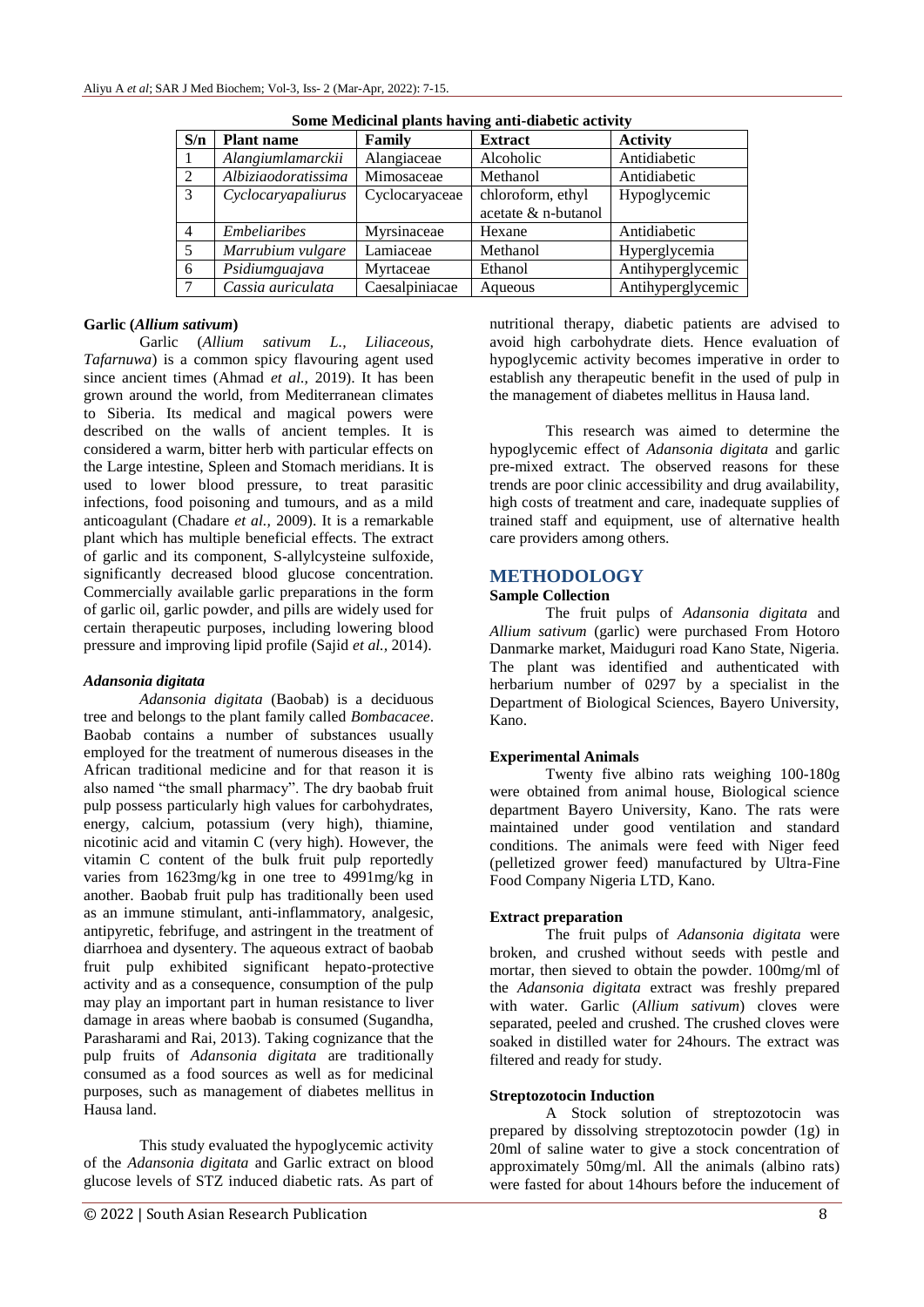streptozotocin (STZ) solution. The STZ injection was administered immediately after the preparation of the solution. All the doses of STZ were giving in 50mg/kg body weight of the experimental animals.

The blood glucose concentration was measured every three days from the day of induction to 21 days. The blood samples were collected from the tail

Glucose +  $O_2$ .

 $\longrightarrow$  Gluconic acid + Hydrogen peroxide (H<sub>2</sub>O<sub>2</sub>)

In the presence of the enzyme peroxidase, the chromagen dye is oxidised by the hydrogen peroxide to produce a colour change on the fibre pad of the strip.

 $DH_2$  (chromagen dye) +  $H_2O_2$  =  $\longrightarrow$  2H<sub>2</sub>O + D (blue)

#### **Experimental protocol**

Twenty five rats were distributed into five experimental groups. Each group consisted of five experimental rats in the beginning of the experiment.

- GI: Diabetic control rats induced with 50mg/kg of STZ without treatment.
- GII: Diabetic rats induced with 50mg/kg of STZ and treated with 500mg/kg of *Adansonia digitata*  extract*.*
- GIII: Diabetic rats induced with 50mg/kg of STZ and treated with 400mg/kg of garlic extract.
- GIV: Diabetic rats induced with 50mg/kg of STZ and treated with 500mg/kg pre-mix of *Adansonia digitata* and garlic extract.

#### **Histopathology**

Procedure for histopathology

The biopsies of the pancreas of Wister albino rats were fixed with 10% formal saline, dehydrated with ascending grade of alcohol, cleared with toluene, infiltrated with molten paraffin wax. The microtome sections were stained with hematoxylin and eosin staining technique.

and the blood glucose concentration determined by

glucose oxidase catalyses the conversion of glucose in

When a drop of blood is apply on the strip, the

Accu-chek Active gluco-meter and its strip.

**Principle of Accu-chek active gluco-meter**

the blood sample to hydrogen peroxide:

**Glucose oxidase method:**

#### **Statistics**

Results were statistically analysed using one way analysis of variance (ANOVA). The P-value is <0.0001, considered extremely significant. Variation among column means is significantly greater than expected by chance follow Tukey-Kramer Multiple Comparisons Test. If the value of q is greater than 4.046 then P-value is less than 0.05.



**Figure 1: Periodic serum glucose concentrations of streptozotocin induced diabetic rats administered with**  *Adansonia digitata***, garlic and adanso-garlic premix for 21 days and three days after withdrawal of the treatment Table 1: A significance difference of glucose level of a diabetic Rats of positive control (NTR), treated with pure**  *Adansonia digitata extract* **(AEX), pure garlic extract (GEX), and premix of** *Adansonia digitata* **and garlic extract (MEX) before inducement**

# **RESULTS**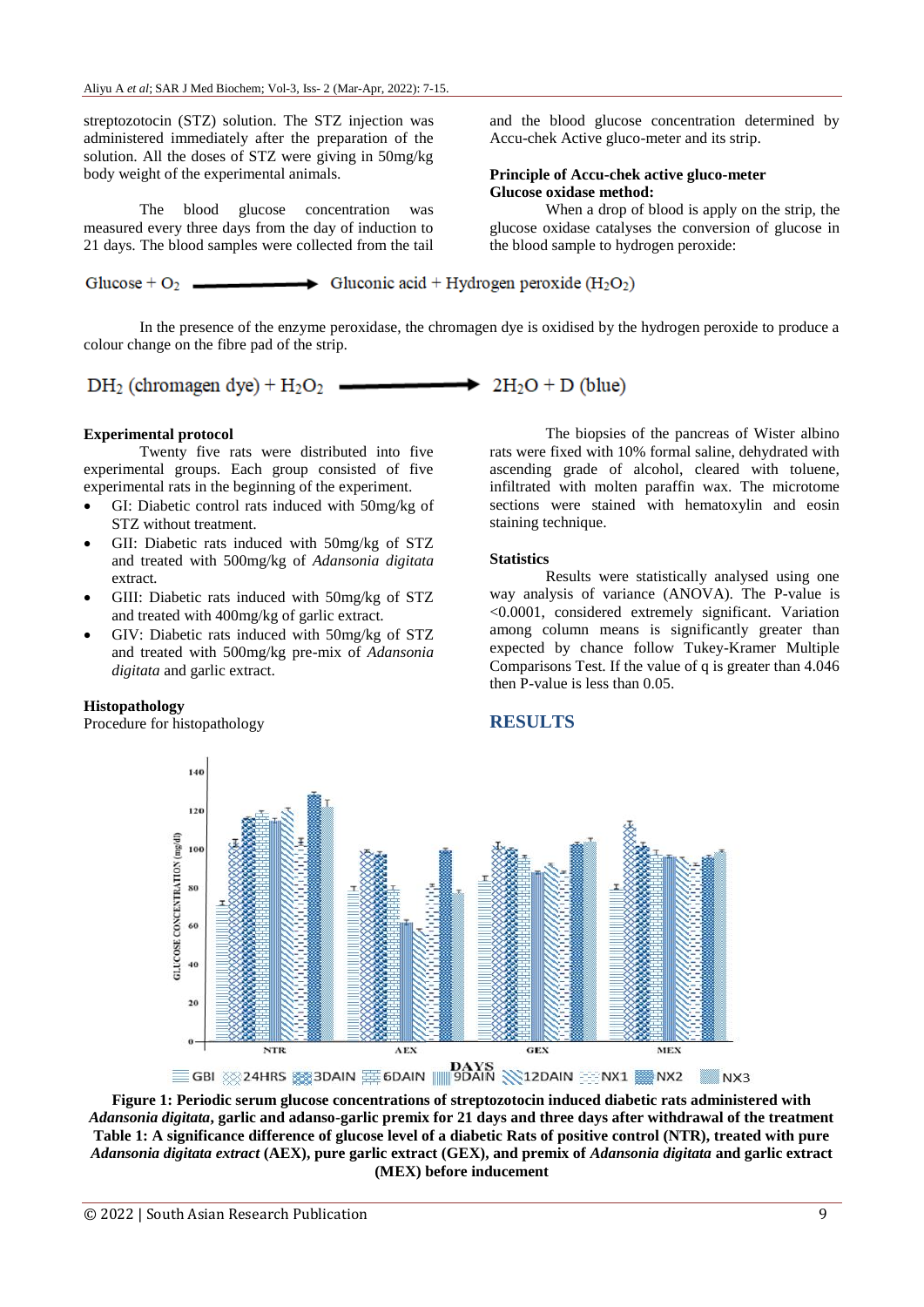| Comparison        | <b>Mean Difference</b> | O      | P value         |
|-------------------|------------------------|--------|-----------------|
| NTR VS AEX        | $-7.330$               | 13.380 | *** $P < 0.001$ |
| NTR VS GEX        | $-13.000$              | 23.731 | *** $P < 0.001$ |
| NTR VS MEX        | $-8.660$               | 15.808 | *** $P < 0.001$ |
| <b>AEX VS GEX</b> | $-5.670$               | 10.350 | *** $P < 0.001$ |
| <b>AEX VS MEX</b> | $-1.330$               | 2.428  | ns P > 0.05     |
| <b>GEX VS MEX</b> | 4.340                  | 7.922  | *** $P < 0.001$ |

The P value is  $\lt$  0.0001, considered extremely significant. Variation among column means is significantly greater than expected by chance.

**Table 2: A significance difference of glucose level of a diabetic Rats of positive control, treated with pure**  *Adansonia digitata* **extract, pure garlic extract, and premix of** *Adansonia digitata* **and garlic 24hours after induction**

| Comparison        | <b>Mean Difference</b> | О      | P value         |  |
|-------------------|------------------------|--------|-----------------|--|
| NTR VS AEX        | 4.000                  | 5.447  | ** $P<0.01$     |  |
| NTR VS GEX        | 1.330                  | 1.811  | ns P > 0.05     |  |
| NTR VS MEX        | $-9.670$               | 13.168 | *** $P < 0.001$ |  |
| AEX VS GEX        | $-2.670$               | 3.636  | ns P > 0.05     |  |
| <b>AEX VS MEX</b> | $-13.670$              | 18.615 | *** $P<0.001$   |  |
| <b>GEX VS MEX</b> | $-11.000$              | 14.979 | *** $P < 0.001$ |  |

The P value is  $\lt$  0.0001, considered extremely significant. Variation among column means is significantly greater than expected by chance.

| Table 3: A significance different of glucose level of a diabetic Rats of positive control, treated with pure Adansonia   |  |
|--------------------------------------------------------------------------------------------------------------------------|--|
| <i>digitata</i> extract, pure garlic extract, and premix of <i>Adansonia digitata</i> and garlic, 3 days after induction |  |

| <b>Comparison</b> | <b>Mean Difference</b> | 0      | P value         |
|-------------------|------------------------|--------|-----------------|
| NTR VS AEX        | 18.670                 | 39.966 | *** $P < 0.001$ |
| NTR VS GEX        | 16.000                 | 34.250 | *** $P < 0.001$ |
| NTR VS MEX        | 14.330                 | 30.675 | *** $P < 0.001$ |
| <b>AEX VS GEX</b> | $-2.670$               | 5.715  | ** $P < 0.01$   |
| <b>AEX VS MEX</b> | $-4.340$               | 9.290  | *** $P<0.001$   |
| <b>GEX VS MEX</b> | $-1.670$               | 3.575  | ns P > 0.05     |

The P value is  $\lt$  0.0001, considered extremely significant. Variation among column means is significantly greater than expected by chance.

| Table 4: A significance different of glucose level of a diabetic Rats of positive control, treated with pure <i>Adansonia</i> |  |  |
|-------------------------------------------------------------------------------------------------------------------------------|--|--|
| digitata extract, pure garlic extract, and premix of <i>Adansonia digitata</i> and garlic, 6 days after induction             |  |  |

| Comparison        | <b>Mean Difference</b> | O      | P value         |
|-------------------|------------------------|--------|-----------------|
| <b>NTR VS AEX</b> | 39.000                 | 82.374 | *** $P<0.001$   |
| NTR VS GEX        | 22.670                 | 47.883 | *** $P < 0.001$ |
| NTR VS MEX        | 20.670                 | 43.658 | *** P<0.001     |
| <b>AEX VS GEX</b> | $-16.330$              | 34.491 | *** $P < 0.001$ |
| <b>AEX VS MEX</b> | $-18.330$              | 38.716 | *** $P<0.001$   |
| <b>GEX VS MEX</b> | $-2.000$               | 4.224  | * $P<0.05$      |

The P value is  $\lt$  0.0001, considered extremely significant. Variation among column means is significantly greater than expected by chance.

**Table 5: A significance different of glucose level of a diabetic Rats of positive control, treated with pure** *Adansonia digitata* **extract, pure garlic extract, and premix of** *Adansonia digitata* **and garlic, 9 days after induction**

| Comparison   | Mean Difference   O |        | <b>P</b> value |
|--------------|---------------------|--------|----------------|
| I NTR VS AEX | L 53.000            | 119.82 | $*** P< 0.001$ |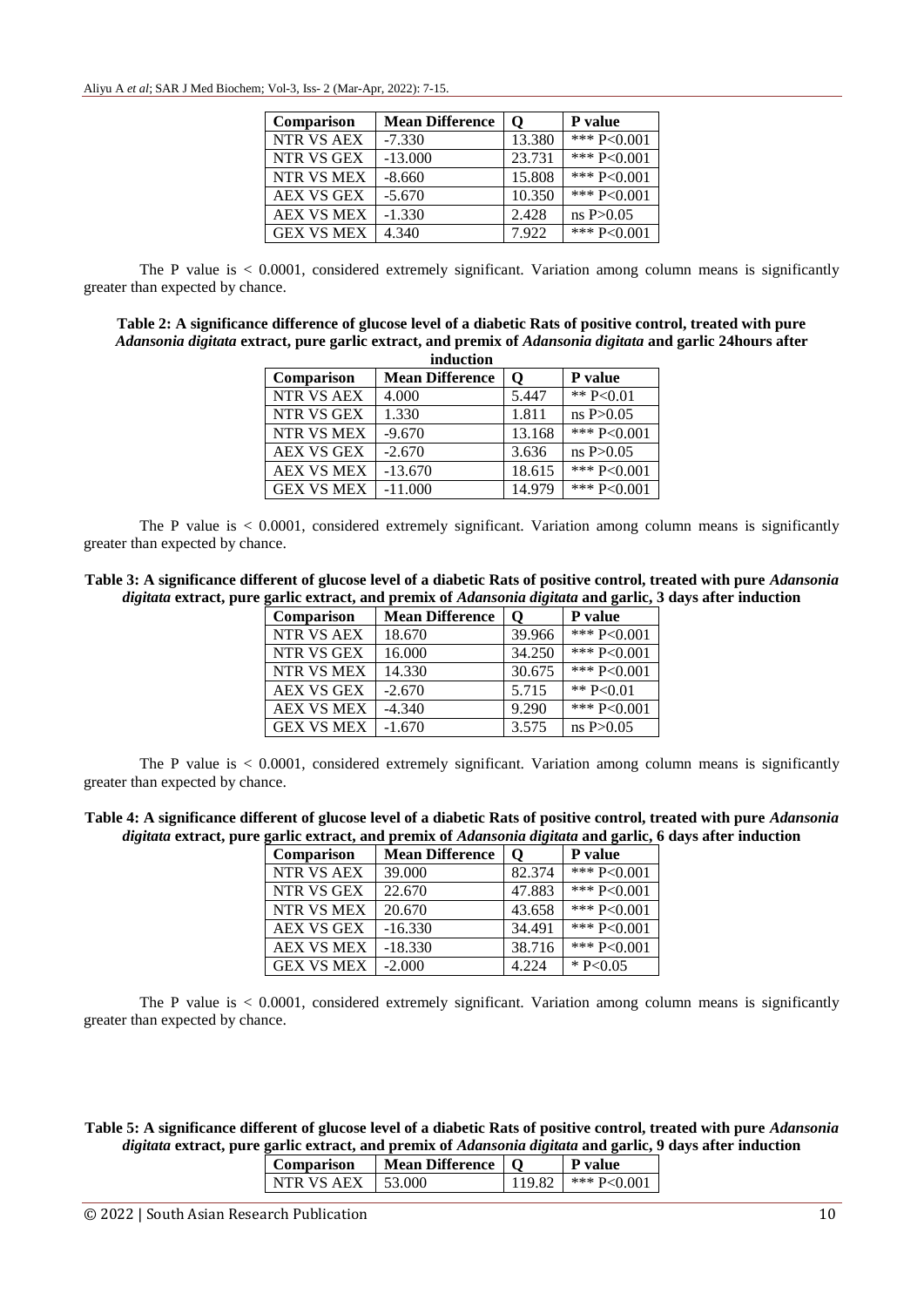Aliyu A *et al*; SAR J Med Biochem; Vol-3, Iss- 2 (Mar-Apr, 2022): 7-15.

| NTR VS GEX        | 26.670    | 60.294 | *** $P<0.001$ |
|-------------------|-----------|--------|---------------|
| NTR VS MEX        | 18.670    | 42.208 | *** $P<0.001$ |
| AEX VS GEX        | $-26.330$ | 59.526 | *** $P<0.001$ |
| <b>AEX VS MEX</b> | $-34.330$ | 77.612 | *** $P<0.001$ |
| <b>GEX VS MEX</b> | -8.000    | 18.086 | *** $P<0.001$ |

The P value is  $\lt$  0.0001, considered extremely significant. Variation among column means is significantly greater than expected by chance.

| Table 6: A significance different of glucose level of a diabetic Rats of positive control, treated with pure Adansonia |
|------------------------------------------------------------------------------------------------------------------------|
| digitata extract, pure garlic extract, and premix of Adansonia digitata and garlic, 12 days after induction            |

| <b>Comparison</b> | <b>Mean Difference</b> | O      | P value         |
|-------------------|------------------------|--------|-----------------|
| NTR VS AEX        | 63.330                 | 147.24 | *** $P < 0.001$ |
| NTR VS GEX        | 28.330                 | 65.867 | *** $P < 0.001$ |
| NTR VS MEX        | 25.330                 | 58.892 | *** $P < 0.001$ |
| <b>AEX VS GEX</b> | $-35.000$              | 81.374 | *** $P < 0.001$ |
| <b>AEX VS MEX</b> | $-38,000$              | 88.349 | *** $P < 0.001$ |
| <b>GEX VS MEX</b> | $-3.000$               | 6.975  | *** $P < 0.001$ |

The P value is < 0.0001, considered extremely significant. Variation among column means is significantly greater than expected by chance.

**Table 7: A significance different of glucose level of a diabetic Rats of positive control, treated with pure** *Adansonia digitata* **extract, pure garlic extract, and premix of** *Adansonia digitata* **and garlic first day after removal of** 

| treatment         |                        |        |                 |  |
|-------------------|------------------------|--------|-----------------|--|
| <b>Comparison</b> | <b>Mean Difference</b> |        | <b>P</b> value  |  |
| NTR VS AEX        | 22.700                 | 48.864 | *** $P<0.001$   |  |
| NTR VS GEX        | 15.700                 | 33.796 | *** P<0.001     |  |
| NTR VS MEX        | 11.700                 | 25.185 | *** $P < 0.001$ |  |
| AEX VS GEX        | $-7.000$               | 15.068 | *** $P < 0.001$ |  |
| <b>AEX VS MEX</b> | $-11.000$              | 23.679 | *** $P < 0.001$ |  |
| <b>GEX VS MEX</b> | $-4.000$               | 8.610  | *** P<0.001     |  |

The P value is  $\lt$  0.0001, considered extremely significant. Variation among column means is significantly greater than expected by chance.

**Table 8: A significance different of glucose level of a diabetic Rats of positive control, treated with pure** *Adansonia digitata* **extract, pure garlic extract, and premix of** *Adansonia digitata* **and garlic, second day after removal of** 

| treatment         |                             |        |                 |  |
|-------------------|-----------------------------|--------|-----------------|--|
| Comparison        | <b>Mean Difference</b><br>О |        | <b>P</b> value  |  |
| NTR VS AEX        | 29.330                      | 63.686 | *** $P<0.001$   |  |
| NTR VS GEX        | 25.660                      | 55.717 | *** $P < 0.001$ |  |
| NTR VS MEX        | 32.660                      | 70.916 | *** $P < 0.001$ |  |
| <b>AEX VS GEX</b> | $-3.670$                    | 7.969  | *** $P<0.001$   |  |
| <b>AEX VS MEX</b> | 3.330                       | 7.231  | *** $P < 0.001$ |  |
| <b>GEX VS MEX</b> | 7.000                       | 15.199 | *** $P < 0.001$ |  |

The P value is < 0.0001, considered extremely significant. Variation among column means is significantly greater than expected by chance.

**Table 9: A significance different of glucose level of a diabetic Rats of positive control, treated with pure** *Adansonia digitata* **extract, pure garlic extract, and premix of** *Adansonia digitata* **and garlic third days after withdrawal of** 

| treatment  |                        |          |                |  |
|------------|------------------------|----------|----------------|--|
| Comparison | <b>Mean Difference</b> | $\Omega$ | <b>P</b> value |  |
| NTR VS AEX | 29.330                 | 63.686   | *** P<0.001    |  |
| NTR VS GEX | 25.660                 | 55.717   | *** $P<0.001$  |  |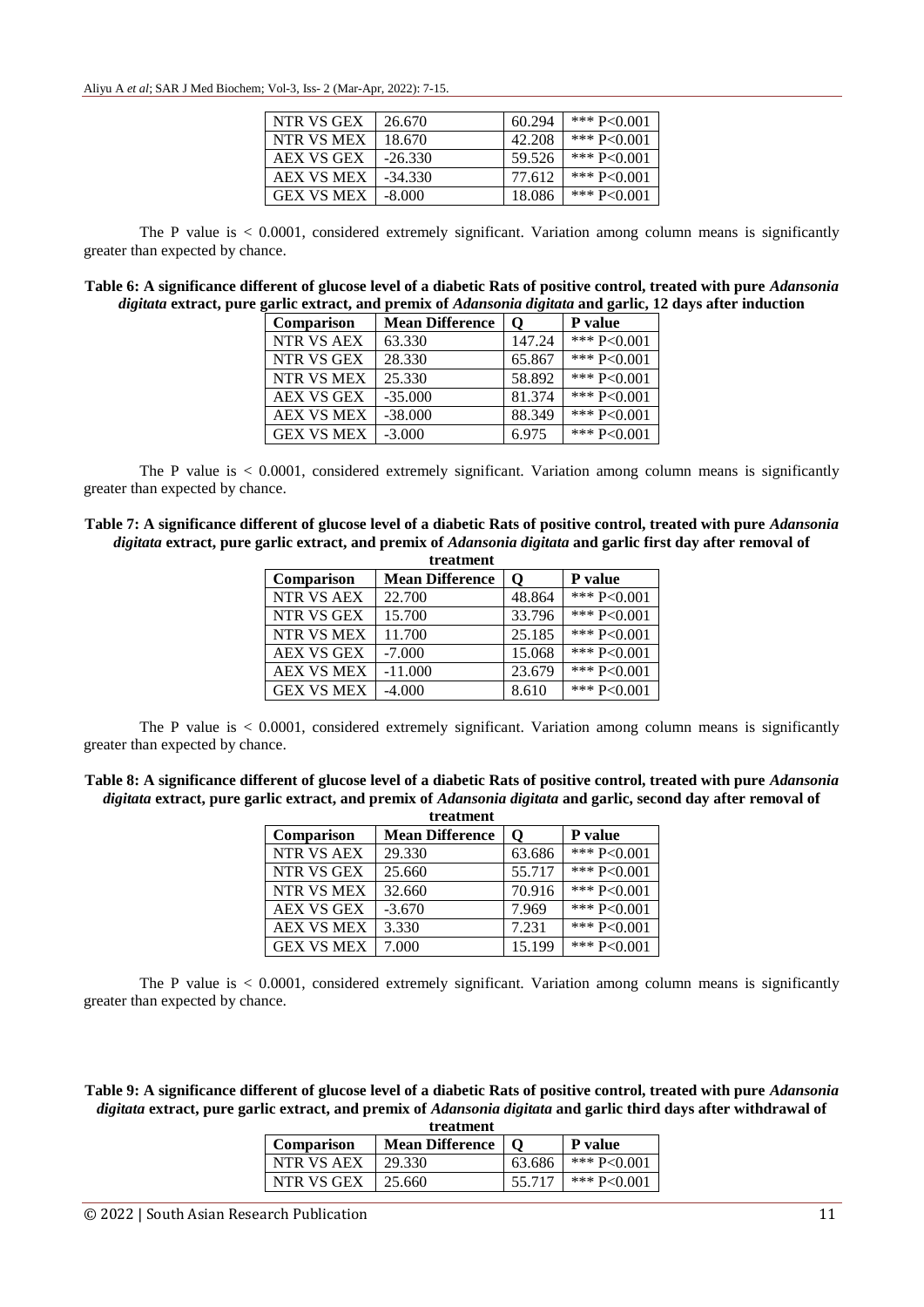Aliyu A *et al*; SAR J Med Biochem; Vol-3, Iss- 2 (Mar-Apr, 2022): 7-15.

| NTR VS MEX        | 32.660   | 70.916 | *** $P<0.001$ |
|-------------------|----------|--------|---------------|
| AEX VS GEX        | $-3.670$ | 7.969  | *** P<0.001   |
| <b>AEX VS MEX</b> | 3.330    | 7.231  | *** $P<0.001$ |
| <b>GEX VS MEX</b> | 7.000    | 15.199 | *** $P<0.001$ |

The P value is < 0.0001, considered extremely significant. Variation among column means is significantly greater than expected by chance.

**Table 10: Insulin concentration after 21 days of experiment**

| <b>GROUPS</b>  | <b>INSULIN CONCENTRATION (ng/ml)</b> |
|----------------|--------------------------------------|
| Normal control | 0.270                                |
| GI (NTR)       | 0.260                                |
| GII (AEX)      | 0.384                                |
| GIII (GEX)     | 0.286                                |

#### **Histopathology**



**Figure 2a: Pancreas of a normal control rats shows alpha cells (yellow arrow) and 70% beta cells (red arrow) in the islet**



**Figure 2b: Pancreas of diabetic rats with no treatment shows areas of beta cells depletion (green arrow) by the action of streptozotocin**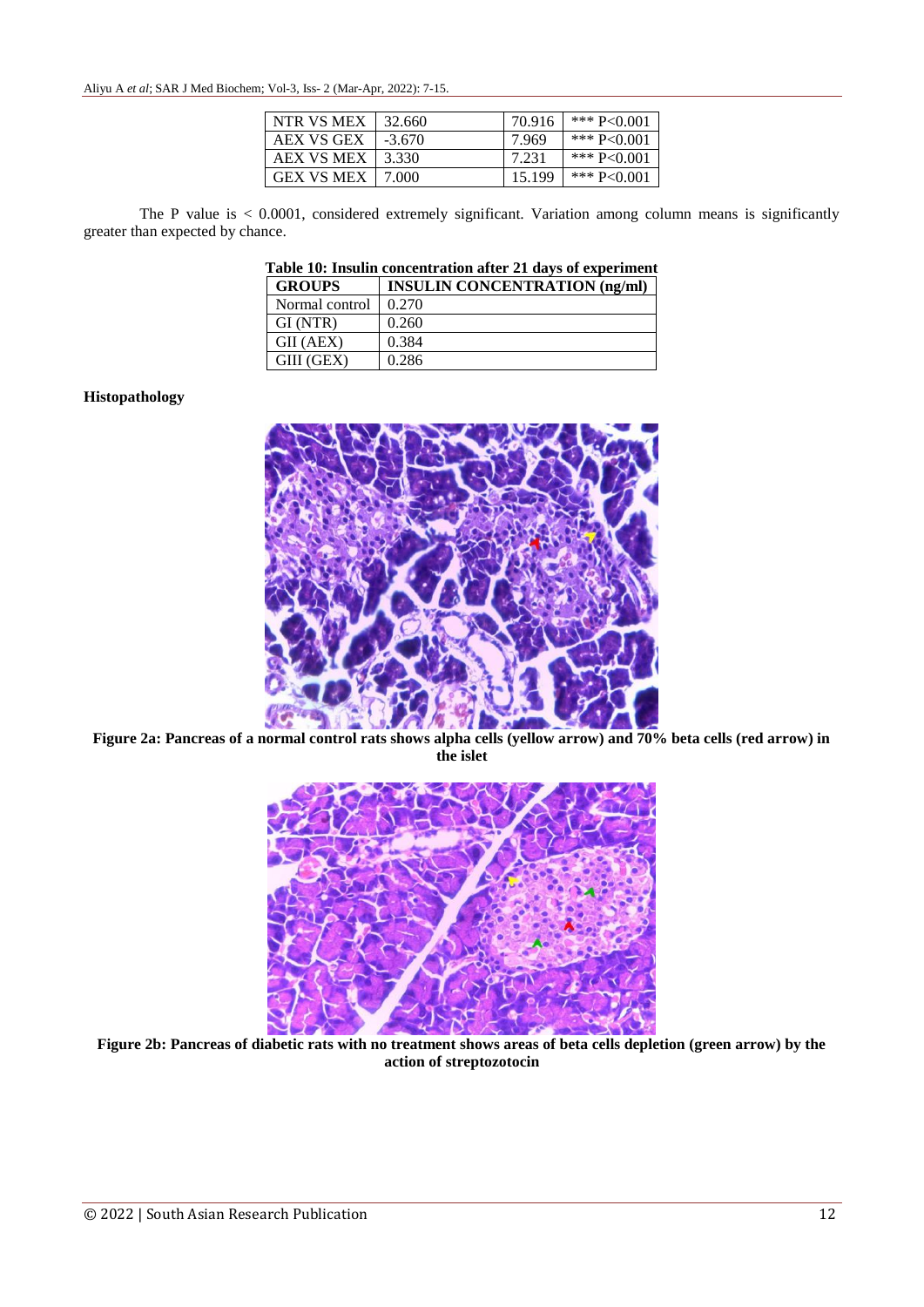

**Figure 2c: Pancreas of diabetic rats treated with 500mg/kg of** *Adansonia digitata* **extract shows large number of alpha cells (yellow arrow) as compared to the beta cells (red arrow)**



**Figure 2d: Pancreas of diabetic rat treated with 400kg/kg of garlic extract shows large number of beta cells (red arrow) as compared to the alpha cells (yellow arrow)**

| <b>Peaks</b>   | <b>Absorbance</b>         | <b>Standard library</b>               | <b>Class of compounds</b> | <b>Functional</b> |
|----------------|---------------------------|---------------------------------------|---------------------------|-------------------|
|                |                           |                                       |                           | group             |
| 1              | 405.86                    | N-(2-Ethoxyphenyl)-N- (2-Ethylphenyl) | Ethers, Enolate, Emines,  | $C-O$             |
|                | 618.14                    | Ethanediam nie                        | Alkylhalides              | $C = C$           |
|                |                           |                                       |                           | $C - X$           |
| 2              | 853.23                    | Poly(acrylamide, carboxyl modified,   | Carboxyl                  | $C - OH$          |
|                | 929.58                    | high carboxyl content                 |                           | <b>COOH</b>       |
| 3              | 1044.12                   | Opium powder (morphine)               | Amines,                   | $C-N$             |
|                | 1122.59                   |                                       |                           | $C-N-C$           |
|                |                           |                                       |                           | $C-N-C$           |
| $\overline{4}$ | 1254.96                   | Streptomycin                          | Oligosaccharide           |                   |
| 5              | 1416.33<br>$\blacksquare$ | Erythromycin                          | Oligosaccharide           | $-OH$             |
|                | 1455.22                   |                                       |                           |                   |
| 6              | 1505.43                   | Chondroitin sulphate                  | Glucosamine               | $-COO2$ .         |
|                |                           |                                       |                           | $-OSO3-$          |
| 7              | 1651.57                   | Regulaid                              | Alkenes                   | $C \equiv C$      |
| 8              | 2149.94                   | Adenosine 5 - diphosphoglucose        | Nucleotide                |                   |
| 9              | 2927.01                   | Poly(Dimethylsiloxane)                | Alkane chains, Carboxylic | $C - H$ , $- OH$  |
| 10             | 3401.08                   | Glycerol                              | Alcohol, Amide,           | - OH              |
|                |                           |                                       | Carboxylic, phenols       |                   |

### **Table 11: Fourier Transform Infrared Spectroscopy (FTIR) Result of Garlic**

## **DISCUSSION**

From the result of this research work, Figure 1 show a significant  $(p<0.001)$  increase in serum glucose concentration of NTR, AEX, GEX and MEX at 24HRS compared with zero hours (before STZ injection). That was due to the intramuscular induction of 50mg/kg body weight of streptozotocin, which destroy the beta cells of the pancreas that interfere with insulin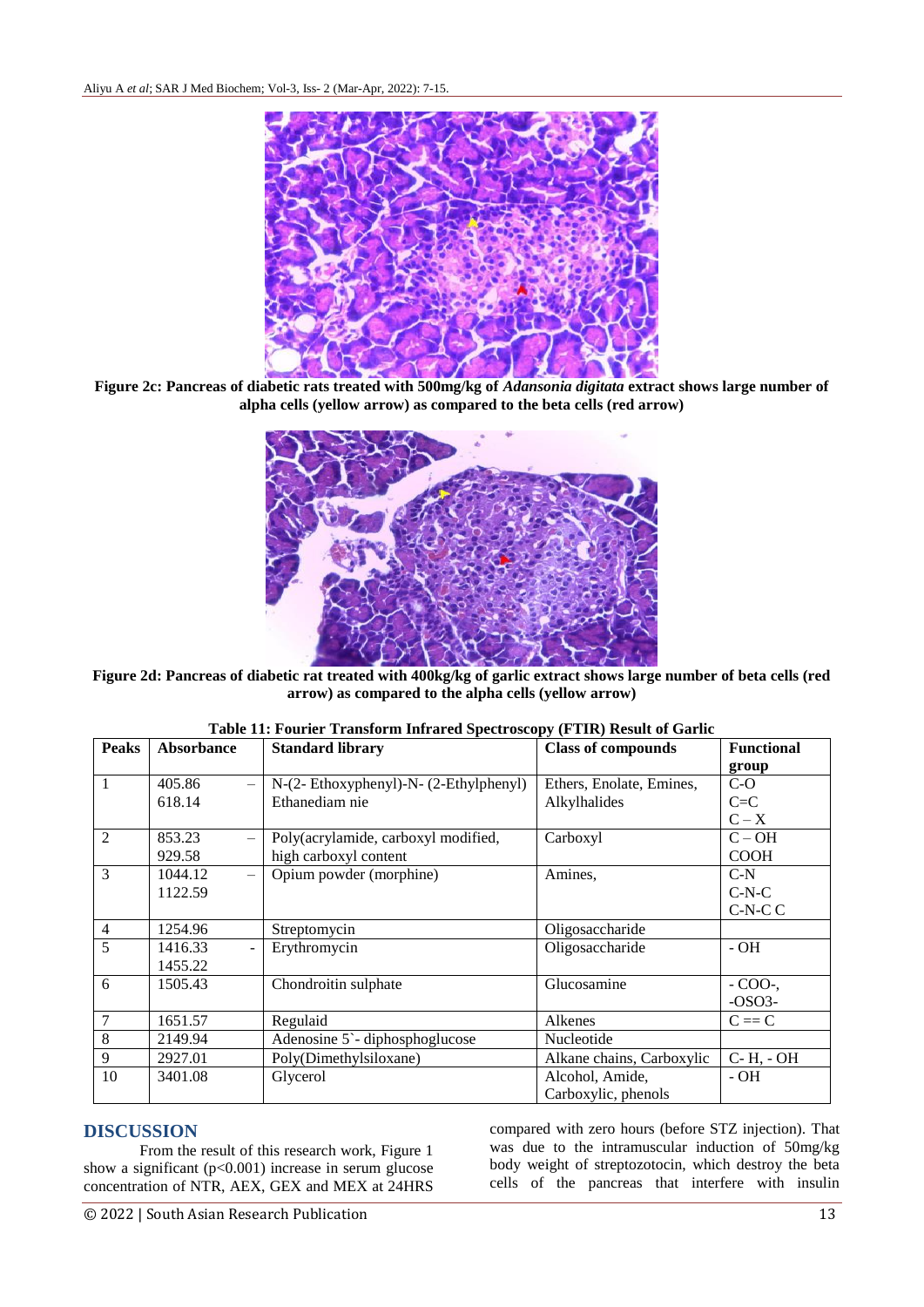synthesis, as a result of that the concentration of glucose in the blood increases (Aliyu, 2015). Figure 2b of histopathology result show the decrease in the beta cells of the pancreas and this confirm the inducement of diabetes. A significant increase in serum glucose concentration across the figure in GI (Diabetic control without treatment) was due to the depletion of the βcells by streptozotocin injected intramuscularly without treatment, which correspond to the work done by (Aliyu, 2015), Figure 2b of histopathology show the depletion of the beta cell, which conform the induction of diabetes in the experimental animals. Furthermore, a significant decrease in serum glucose level was observed across the figure with the exception of GI (NTR), (3DAIN, 6DAIN, 9DAIN and 12DAIN) compared to 24hrs glucose level after induction (24HRS), this could be due to the treatments, which lead to the regeneration of β- cells of the pancreas and enable the production of insulin as shown by Figure 2c and 2d of histopathology result. Moreover, in NX1, NX2 and NX3 (days after the withdrawal of treatment), the glucose level increase across the figure due to the withdrawal of treatment for 9days. All these clearly indicate the antidiabetics effect of garlic and *Adansonia digitata* extract, in contrary with observation done by Gwarzo *et al*., (2014) and Ashraf *et al.,* (2011).

From the research work, Table 1-9 show a significant  $(p<0.001)$  differences in GI (NTR) compared with diabetic rats treated with 500mg/kg of *Adansonia digitata* extract (AEX), diabetic rats treated with 400mg/kg of garlic extract (GEX) and diabetic rats treated with 500mg/kg pre-mix of *Adansonia digitata*  and garlic extract (MEX), due to treatment with pure *Adansonia digitata*, pure garlic and pre-mix of garlic and *Adansonia D*. extract respectively.

The insignificant differences could be due to time variation in the measurement of serum glucose concentration by the researcher. All these show a clear indication that *Adansonia digitata* and garlic extract have hypoglycemia effect on streptozotocin (STZ) induced rats, similarly, as concluded by (Alhassan *et al.,* 2016). Plates 2c and 2d show the regeneration of the β- cells of the pancreas and this confirm the antidiabetic effect of *A. digitata* and garlic extract. Also table 10 confirm the production of insulin by *Adansonia digitata*  and garlic treated groups (AEX and GEX) compared with insulin concentration in GI (NTR). A significant differences  $(P<0.001)$  between the groups could be as a result of variation in hypoglycemic effect between the extracts. Table 11 of FTIR analysis show functional groups related compound in garlic extract such as amines, ethers, glucosamine and phenols which correspond to the functional groups present in some diabetic drugs (Metformin, Actos and Sulfonylureas).

Moreover, figure 2d of the histopathology result confirm the hypoglycemic effect of garlic with more islet beta cells regeneration than *Adansonia* 

Type 2 Diabetic Patients on Lifestyle Modification: A Randomised Cohort Clinical Trial. *Journal of Phytomedicine and Therapeutics*, *20*(1), 518-528.

 Arumugam, G., Manjula, P., & Paari, N. (2013). A review: Anti diabetic medicinal plants used for diabetes mellitus. *Journal of Acute Disease*, *2*(3), 196-200.

- Chadare, F. J., Linnemann, A. R., Hounhouigan, J. D., Nout, M. J. R., & Van Boekel, M. A. J. S. (2008). Baobab food products: a review on their composition and nutritional value. *Critical Reviews in Food Science and Nutrition*, *49*(3), 254-274.
- Sajid, M., Butt, M. S., Shehzad, A., & Tanweer, S. (2014). Chemical and mineral analysis of garlic: a golden herb. *Pak. J. Food Sci*, *24*(1), 108-110.

*digitata* but compared to Figure 2c, diabetic rats treated with 400mg/kg of garlic extract (GEX) have lower anti diabetic activity compared to diabetic rats treated with 500mg/kg of *Adansonia digitata* extract (AEX), this could be due to secretion of somatostatin (growth inhibitory hormone) by the delta cells of pancreas, which inhibit the secretion of insulin by the  $\beta$ -cells. The secretion of somatostatin could be due to high dose of garlic extract administed to the group of diabetic rats treated with garlic extract.

# **CONCLUSION**

This research work confirm the hypoglycemic activity of *Adansonia digitata* and garlic extract. It observed that the premix of the extract reduced the hyperglycemic effect of diabetic*.* It concluded the present of some functional groups in garlic extract associated with hypoglycemic effect of the extract.

# **REFERENCES**

- Lolok, N., Mashar, H. M., Annah, I., Saleh, A., Yuliastri, W. O., & Isrul, M. (2019). Antidiabetic effect of the combination of garlic peel extract (Allium sativum) and onion peel (Allium cepa) in rats with oral-glucose tolerance method. *Research Journal Pharmacy and Technology*, *12*(5), 2153- 2156.
- Bako, H. Y., Mohammad, J. S., Wazir, P. M., Bulus, T., Gwarzo, M. Y., & Zubairu, M. M. (2014). Lipid profile of alloxan-induced diabetic wistar rats treated with methanolic extract of adansonia digitata fruit pulp. *Science World Journal*, *9*(2), 19-24.
- Mamun-or-Rashid, A. N. M., Hossain, M. S., Hassan, N., Dash, B. K., Sapon, M. A., & Sen, M. K. (2014). A review on medicinal plants with antidiabetic activity. *Journal of Pharmacognosy and Phytochemistry*, *3*(4), 149-159.

 Ibrahim, S. I., Kabir, N., Ibrahim, D. G., Abdullahi, A. U., Bashir, C., & Fakhraddeen, Y. M. (2021). Complementary Therapeutic Effect of Polyherbal Supplement (Gasca D™) on Newly Diagnosed